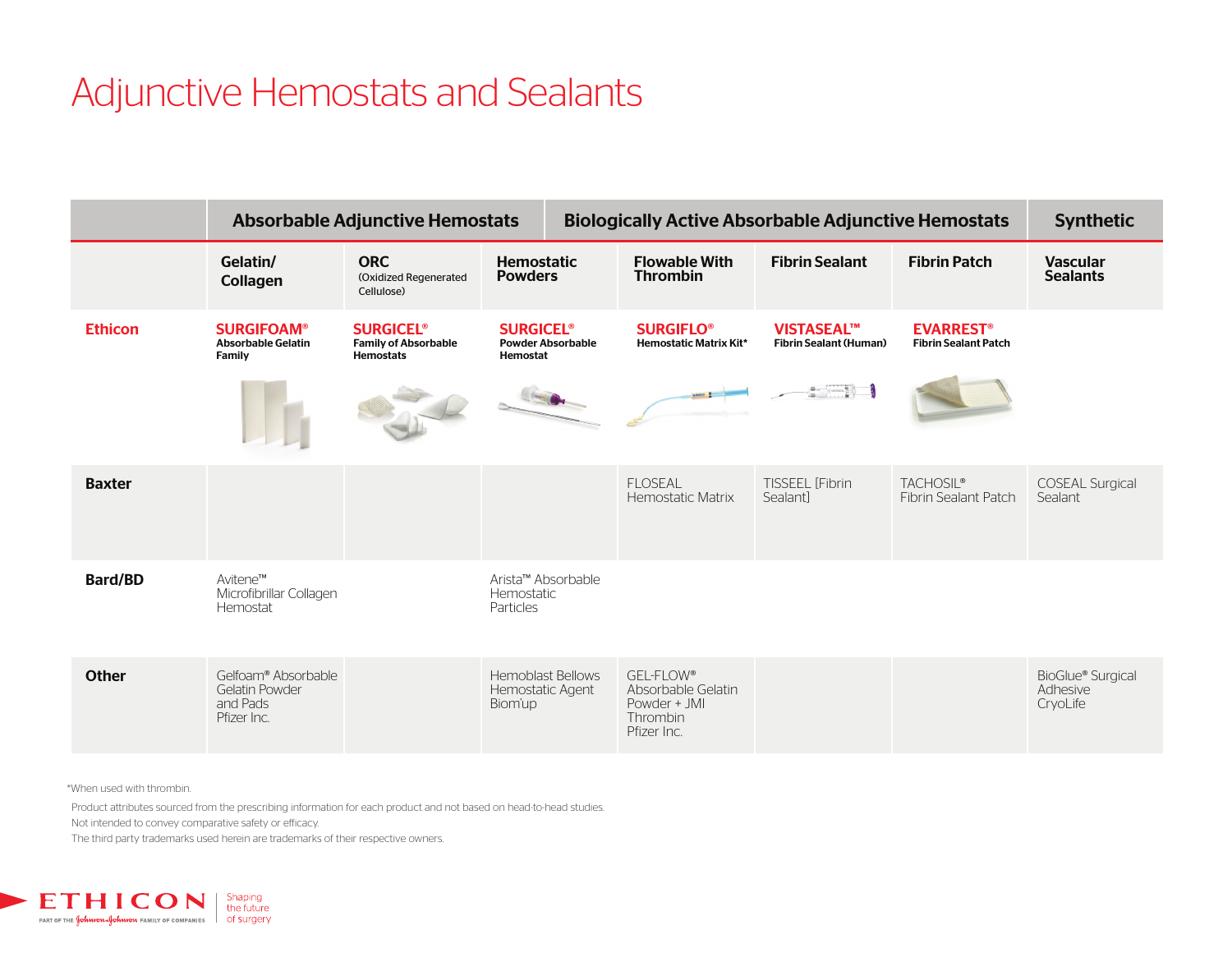#### SURGIFOAM® Essential Product Information

#### **DESCRIPTION**

SURGIFOAM® is a sterile, water-insoluble, malleable, porcine gelatin absorbable sponge or powder intended for hemostatic use by applying to a bleeding surface.

## ACTIONS

When used in appropriate amounts, SURGIFOAM® is absorbed completely within 4 to 6 weeks. When applied to bleeding mucosal regions, it liquefies within 2 to 5 days.

## INTENDED USE/INDICATION

SURGIFOAM®, used dry or saturated with sterile sodium chloride solution, is indicated for surgical procedures (except ophthalmic) for hemostasis, when control of capillary, venous and arteriolar bleeding by pressure, ligature and other conventional procedures is ineffective or impractical. Although not necessary, SURGIFOAM® can be used with thrombin to achieve hemostasis

## CONTRAINDICATIONS

- Do not use SURGIFOAM® in closure of skin incisions because it may interfere with the healing of skin edges. This interference is due to mechanical interposition of gelatin and is not secondary to intrinsic interference with wound healing.
- Do not use SURGIFOAM® in intravascular compartments because of the risk of embolization. Do not use SURGIFOAM® in patients with known allergies to porcine collagen

## WARNINGS

- SURGIFOAM® should not be used in the presence of infection and should be used with caution in contaminated areas of the body
- SURGIFOAM® should not be used in instances of pumping arterial hemorrhage
- SURGIFOAM® will not act as a tampon or plug in a bleeding site.
- SURGIFOAM® should be removed if possible once hemostasis has been achieved because of the possibility of dislodgment of the device or compression of other nearby anatomic structures.
- SURGIFOAM® should be removed from the site of application when used in, around, or in proximity to foramina in bone, areas of bony confine, the spinal cord, and/or the optic nerve and chiasm.
- The safety and effectiveness of SURGIFOAM® for use in ophthalmic procedures have not been established.
- SURGIFOAM® should not be used for controlling post-partum bleeding or menorrhagia.
- The safety and effectiveness of SURGIFOAM® have not been established in children and pregnant women.

## PRECAUTIONS

- Safe and effective use of this product has been reported in a published neurologic retrospective study involving 1700 cases in Europe. Safe and effective use has not been proven through randomized, controlled clinical studies in the United States.
- SURGIFOAM® is supplied as a sterile product and cannot be resterilized. When placed into cavities or closed tissue spaces, care should be exercised to avoid overpacking. SURGIFOAM® Sponge may swell to its original size on absorbing fluids, creating the potential for nerve damage.
- SURGIFOAM® should not be used for packing a cavity unless excess product not needed to maintain hemostasis is removed.
- Once hemostasis is achieved, any excess SURGIFOAM® should be carefully removed.
- SURGIFOAM® should not be used in conjunction with autologous blood salvage circuits.
- SURGIFOAM® should not be used in conjunction with methyl methacrylate adhesives. The safety and effectiveness for use in urological procedures have not been established through a randomized clinical study.
- In urological procedures, SURGIFOAM® should not be left in the renal pelvis or ureters to eliminate the potential foci for calculus formation.

## ADVERSE EVENTS

A total of 142 patients received SURGIFOAM® Gelatin Sponge during a clinical trial comparing SURGIFOAM® Sponge to another absorbable gelatin sponge. In general, the following adverse events have been reported with the use of absorbable porcine gelatin-based hemostatic agents:

- Gelatin-based hemostatic agents may serve as a nidus for infection and abscess formation and have been reported to potentiate bacterial growth.
- Giant cell granulomas have been observed at implant sites when used in the brain.
- Compression of the brain and spinal cord resulting from the accumulation of sterile fluid has been observed.
- Multiple neurologic events were reported when absorbable gelatin-based hemostatic agents were used in laminectomy operations, including cauda equina syndrome, spinal stenosis, meningitis, arachnoiditis, headaches, paresthesias, pain, bladder and bowel dysfunction, and impotence.
- The use of absorbable gelatin-based hemostatic agents during the repair of dural defects associated with laminectomy and craniotomy operations has been associated with fever, infection, leg paresthesias, neck and back pain, bladder and bowel incontinence, cauda equina syndrome, neurogenic bladder, impotence and paresis.
- The use of absorbable gelatin-based hemostatic agents has been associated with paralysis, due to device migration into foramina in the bone around the spinal cord, and blindness, due to device migration in the orbit of the eye, during lobectomy, laminectomy and repair of a frontal skull fracture and lacerated lobe.
- Foreign body reactions, "encapsulation" of fluid, and hematoma have been observed at implant sites.
- Excessive fibrosis and prolonged fixation of a tendon have been reported when absorbable gelatin-based sponges were used in severed tendon repair.
- Toxic shock syndrome was reported in association with the use of absorbable gelatin-based hemostats in nasal surgery.
- Fever, failure of absorption, and hearing loss have been observed when absorbable hemostatic agents were used during tympanoplasty.

063763-161128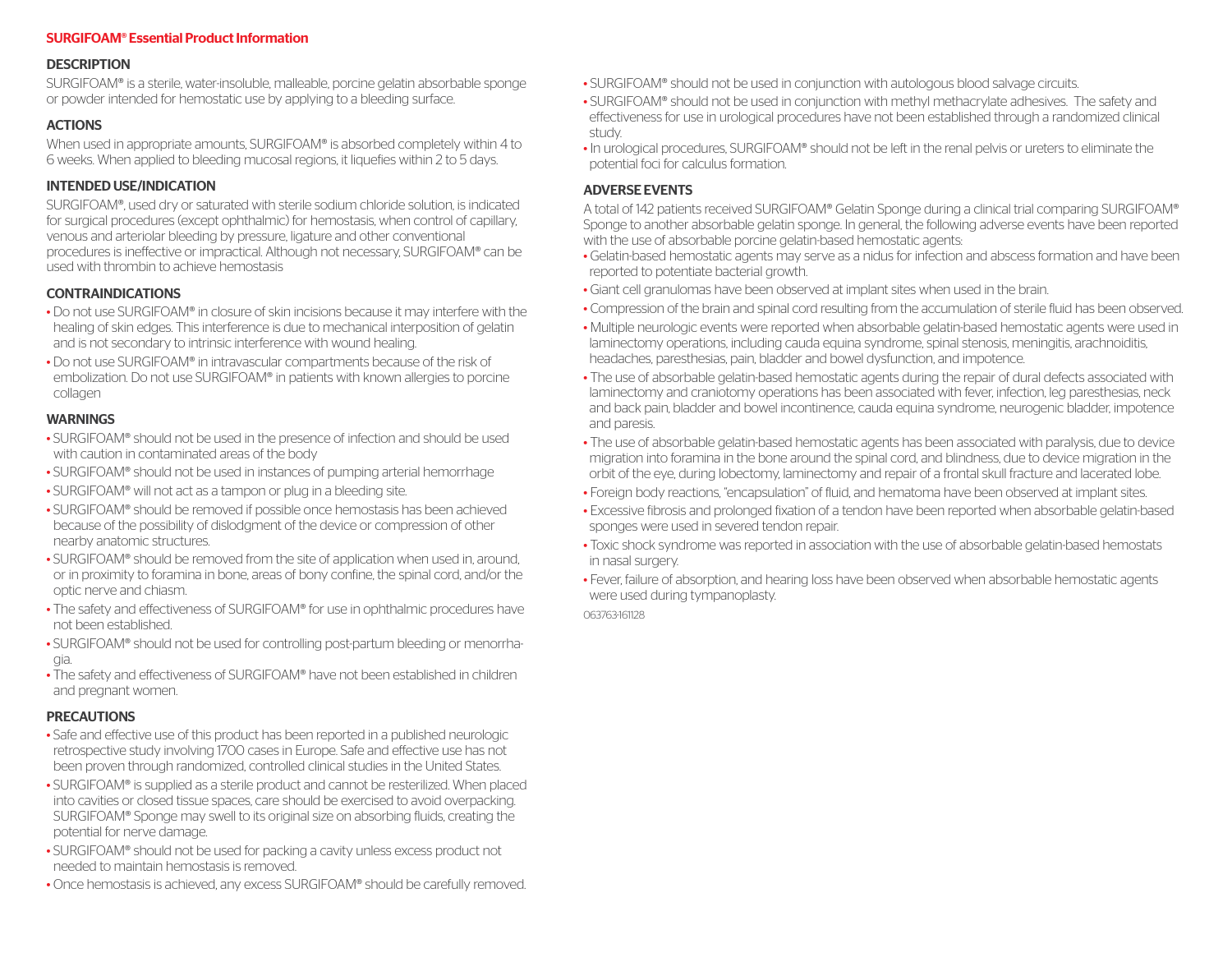#### SURGICEL Essential Product Information

#### • INDICATIONS

SURGICEL® Absorbable Hemostat (oxidized regenerated cellulose) is used adjunctively in surgical procedures to assist in the control of capillary, venous, and small arterial hemorrhage when ligation or other conventional methods of control are impractical or ineffective. SURGICEL® ORIGINAL, SURGICEL® FIBRIL LAR™, SURGICEL® NU-KNIT®, and SURGICEL® SNoW™ Absorbable Hemostats can be cut to size for use in endoscopic procedures.

### • PRECAUTIONS

Use only as much SURGICEL® Absorbable Hemostat as is necessary for hemostasis, holding it firmly in place until bleeding stops. Remove any excess before surgical closure in order to facilitate absorption and minimize the possibility of foreign body reaction, such as encapsulation of the product, which may mimic artifacts on radiographic images, resulting in diagnostic errors and possible reoperation. In urological procedures, minimal amounts of SURGICEL® Absorbable Hemostat should be used and care must be exercised to prevent plugging of the urethra, ureter,

or a catheter by dislodged portions of the product. Since absorption of SURGICEL® Absorbable Hemostat could be prevented in chemically cauterized areas, its use should not be preceded by application of silver nitrate or any other escharotic chemicals.

If SURGICEL® Absorbable Hemostat is used temporarily to line the cavity of large open wounds, it should be placed so as not to overlap the skin edges. It should also be removed from open wounds by forceps or by irrigation with sterile water or saline solution after bleeding has stopped.

Precautions should be taken in otorhinolaryngologic surgery to assure that none of the material is aspirated by the patient. (Examples: controlling hemorrhage after tonsillectomy and controlling epistaxis.)

Care should be taken not to apply SURGICEL® Absorbable Hemostat too tightly when it is used as a wrap during vascular surgery (see Adverse Reactions section of the complete product package insert).

## • ADVERSE EVENTS

"Encapsulation" of fluid and foreign body reactions have been reported. There have been reports of stenotic effect when SURGICEL® Absorbable Hemostat has been applied as a wrap during vascular surgery.

Paralysis and nerve damage have been reported when SURGICEL® Absorbable Hemostat was used around, in, or in proximity to foramina in bone, areas of bony confine, the spinal cord, and/or the optic nerve and chiasm.

Blindness has been reported in connection with surgical repair of a lacerated left frontal lobe when SURGICEL® Absorbable Hemostat was placed in the anterior cranial fossa.

Possible prolongation of drainage in cholecystectomies and difficulty passing urine per urethra after prostatectomy have been reported.

For more information, please consult your doctor or for product quality and technical questions, call 1-800-795-0012. For complete product information including indications, contraindications, warnings, precautions, and adverse reactions, please reference the individual product package inserts. 063768-200213

# SURGICEL® Powder Absorbable Hemostat Essential Product Information

#### INDICATIONS

SURGICEL® Powder (oxidized regenerated cellulose) is used adjunctively in surgical procedures to assist in the control of capillary, venous, and small arterial hemorrhage when ligation or other conventional methods of control are impractical or ineffective. SURGICEL® Powder can also be applied in laparoscopic or other endoscopic procedures when used with the SURGICEL™ Endoscopic Applicator.

The SURGICEL™ Endoscopic Applicator is intended for use in delivering SURGICEL® Powder absorbable hemostat to bleeding surgical sites through a 5 mm or larger trocar.

### **CONTRAINDICATIONS**

- Do not inject or place SURGICEL® Powder into an open blood vessel. Do not use to treat bleeding from large defects in arteries or veins.
- SURGICEL® Powder should not be used to control hemorrhage from large arteries or veins.
- The SURGICEL® Powder and the SURGICEL™ Endoscopic Applicator devices were not designed for intraluminal procedures.
- When SURGICEL® Powder is used to help achieve hemostasis in, around, or in proximity to foramina in bone, areas of bony confine, the spinal cord, or the optic nerve and chiasm, it must always be removed after hemostasis is achieved since it will swell and could exert unwanted pressure.
- SURGICEL® Powder should not be used for implantation in bone defects, such as fractures, since there is a possibility of interference with callus formation and a theoretical chance of cyst formation.

### WARNINGS

- SURGICEL® Powder is not intended for use on dry (non-bleeding) surfaces or for prevention of bleeding.
- Closing with SURGICEL® Powder in a contaminated wound without drainage may lead to complications and should be avoided.
- SURGICEL® Powder should not be impregnated with anti-infective agents or with other materials such as buffering or hemostatic substances.
- SURGICEL® Powder is dry and there may be difficulties in precise delivery under certain circumstances. Unintentional device placement may result in powder scattering and device migration that may increase the risk of adhesion formation. In preclinical in vivo animal studies it was demonstrated that SURGICEL® Powder does not increase the incidence of remote adhesions in laparoscopic procedures.
- Although SURGICEL® Powder is bactericidal against a wide range of pathogenic microorganisms, it is not intended as a substitute for systemically administered therapeutic or prophylactic antimicrobial agents to control or to prevent postoperative infections.
- To prevent clogging with the SURGICEL™ Endoscopic Applicator Tip, do not touch the tip to wet surface. Be careful to avoid damaging tissue with the rigid tip.
- Do not attempt to trim the applicator tip. Replace the tip if it becomes clogged.

## **PRECAUTIONS**

- SURGICEL® Powder should not be used in conjunction with autologous blood salvage circuits, because its fragments may pass through the transfusion filters of blood-scavenging systems.
- Use only as much SURGICEL® Powder (oxidized regenerated cellulose) as is necessary and apply only where needed for hemostasis. Remove any excess before surgical closure in order to facilitate absorption and to minimize the possibility of foreign body reaction.
- Use minimal amount of SURGICEL® Powder required to achieve hemostasis, and remove excess powder in the area of drains to prevent clogging. In urological procedures, minimal amounts of SURGICEL® Powder should be used and care must be exercised to prevent plugging of the urethra, ureter, or a catheter by dislodged portions of the product.
- Since absorption of SURGICEL® Powder could be prevented in chemically cauterized areas, its use should not be preceded by application of silver nitrate or any other escharotic chemicals.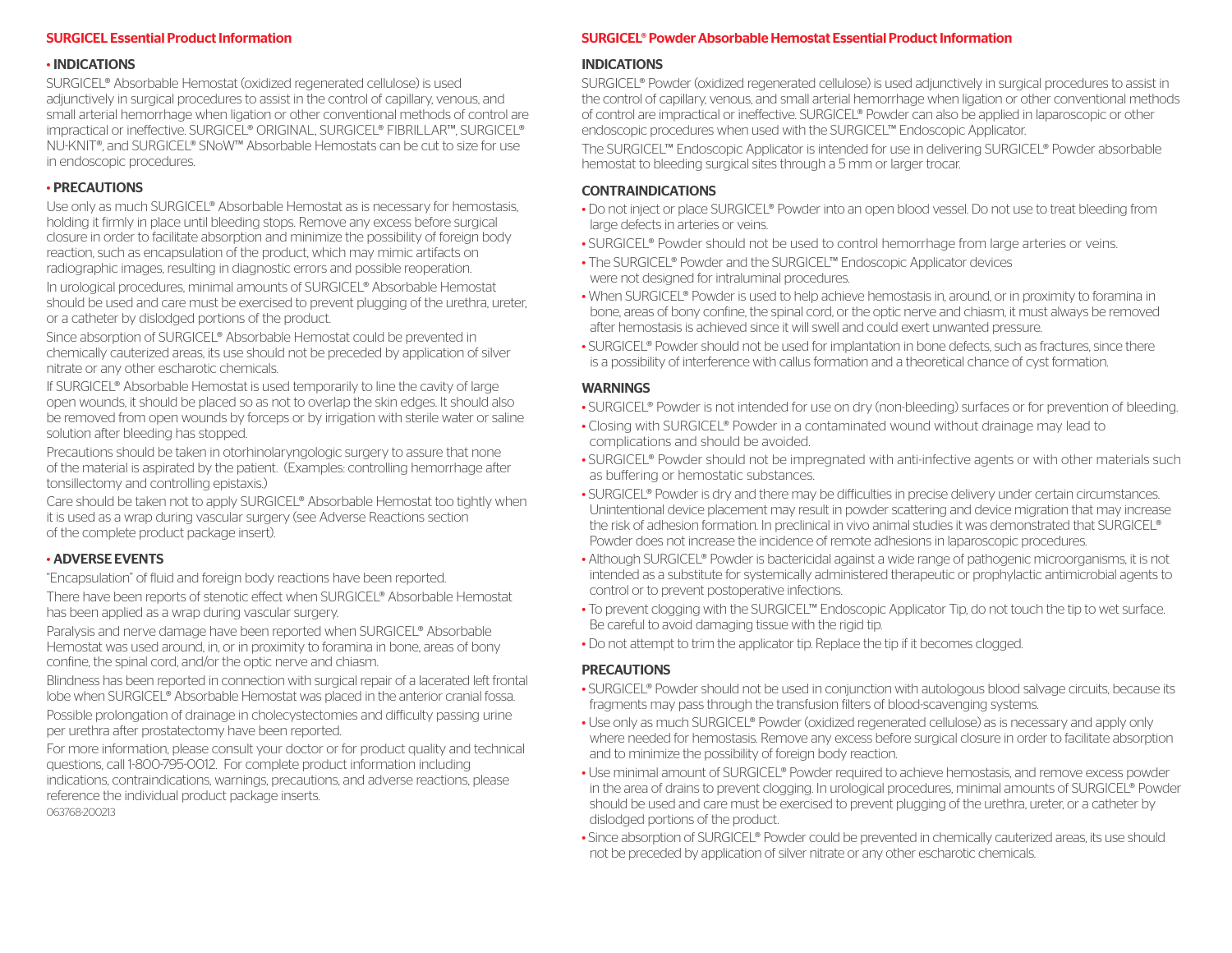#### SURGICEL® Powder Absorbable Hemostat Essential Product Information (cont'd)

- If SURGICEL® Powder is used temporarily to line the cavity of open wounds, it should be removed by irrigation with sterile water or saline solution after bleeding has stopped.
- Precautions should be taken in otorhinolaryngologic surgery to ensure that none of the material is aspirated by the patient (e.g., controlling hemorrhage after tonsillectomy and controlling epistaxis).
- The applicator tip provided on the SURGICEL® Powder device is not intended for laparoscopic or other endoscopic use. If laparoscopic or other endoscopic use is desired, remove the existing applicator tip from the SURGICEL® Powder device, and replace with the SURGICEL™ Endoscopic Applicator tip (supplied separately). In laparoscopic or other endoscopic procedures, SURGICEL® Powder should only be applied using the SURGICEL™ Endoscopic Applicator. Consult the SURGICEL™ Endoscopic Applicator Instructions for Use (IFU) for proper assembly and directions for use with the SURGICEL® Powder device.
- The SURGICEL Endoscopic Applicator is supplied with a flexible inner tip inside a rigid cannula. The rigid cannula cannot be used independently.
- The SURGICEL Endoscopic Applicator should only be used by persons having adequate training and familiarity with endoscopic techniques. Consult medical literature relative to techniques, complications, and hazards prior to performance of any endoscopic procedure.
- To prevent inadvertent device spillage, or unintended contact with tissue, organs, or blood, maintain visualization of the SURGICEL™ Endoscopic Applicator tip at all times.
- Do not compress or excessively bend the flexible inner tip of the SURGICEL Endoscopic Applicator which could obstruct the application of the powder. It is possible that the powder accumulated in the applicator could disperse beyond the target bleeding site upon compression of the bellows, which may require additional irrigation and aspiration.

#### ADVERSE EVENTS

- Paralysis and nerve damage have been reported when other SURGICEL® products were used around, in, or in proximity to foramina in bone, areas of bony confine, the spinal cord, and/or the optic nerve and chiasm.
- Blindness has been reported in connection with surgical repair of a lacerated left frontal lobe when other SURGICEL® products were placed in the anterior cranial fossa (see WARNINGS and PRECAUTIONS).
- Foreign body reactions have been reported with other products from the SURGICEL® Family of Absorbable Hemostats.
- Burning has been reported when other SURGICEL® products were applied after nasal polyp removal. Headache, burning, stinging, and sneezing in epistaxis and other rhinological procedures, and stinging when SURGICEL® product was applied on surface wounds (varicose ulcerations, dermabrasions, and donor sites) have also been reported.
- For more information and technical questions, call 1-800-795-0012. For complete information including indications, contraindications, warnings, precautions, adverse reactions, and directions for use, consult the product package insert.

For complete indications, contraindications, warnings, precautions, and adverse reactions, please reference full package insert. 071582-190227

#### SURGIFLO® Hemostatic Matrix Kit Essential Product Information (Made from Absorbable Gelatin Sponge, USP) with Thrombin

## **DESCRIPTION**

SURGIFLO® with Thrombin (SURGIFLO® Hemostatic Matrix Kit) is intended for hemostatic use by applying to a bleeding surface.

## ACTIONS

When used in appropriate amounts SURGIFLO<sup>®</sup> is absorbed completely within 4 to 6 weeks.

#### INTENDED USE/INDICATIONS

SURGIFLO®, mixed with thrombin solution, is indicated in surgical procedures (other than ophthalmic) as an adjunct to hemostasis when control of bleeding by ligature or other conventional methods is ineffective or impractical.

#### CONTRAINDICATIONS

- Do not use SURGIFLO® in intravascular compartments because of the risk of embolization.
- Do not use SURGIFLO® in patients with known allergies to porcine gelatin.
- Do not use SURGIFLO® in closure of skin incisions because it may interfere with the healing of skin edges. This interference is due to mechanical interposition of gelatin and is not secondary to intrinsic interference with wound healing.

### WARNINGS

- SURGIFLO® should not be used in the presence of infection and should be used with caution in contaminated areas of the body• SURGIFLO® should not be used in instances of pumping arterial hemorrhage. SURGIFLO® will not act as a tampon or plug in a bleeding site.
- SURGIFLO® should be removed from the site of application when used in, around, or in proximity to foramina in bone, areas of bony confine, the spinal cord, and/or the optic nerve and chiasm because it may swell resulting in nerve damage.
- Excess SURGIFLO® should be removed once hemostasis has been achieved.
- The safety and effectiveness of SURGIFLO® for use in ophthalmic procedures has not been established.
- SURGIFLO® should not be used for controlling post-partum intrauterine bleeding or menorrhagia.
- The safety and effectiveness of SURGIFLO® has not been established in children and pregnant women.
- The blue flexible applicator tip should not be trimmed to avoid exposing internal guidewire.
- The white straight applicator tip should be trimmed away from the surgical area. Cut a square angle to avoid creating a sharp tip.

### PRECAUTIONS

- Safe and effective use of SURGIFOAM® Sponge has been reported in a published neurologic retrospective study involving 1700 cases in Europe. Safe and effective use in neurosurgery has not been proven through randomized, controlled clinical studies in the United States.
- SURGIFLO® is supplied as a sterile product and cannot be resterilized.
- SURGIFLO® should not be used for packing unless excess product that is not needed to maintain hemostasis is removed. SURGIFLO® may swell up to 20% upon contact with additional fluid.
- SURGIFLO® should not be used in conjunction with autologous blood salvage circuits.
- SURGIFLO® should not be used in conjunction with methylmethacrylate adhesives.
- In urological procedures, SURGIFLO® should not be left in the renal pelvis or ureters to eliminate the potential foci for calculus formation.

# ADVERSE EVENTS

A total of 142 patients received SURGIFOAM® Sponge during a clinical trial comparing SURGIFOAM® Sponge to another absorbable gelatin sponge. In general, the following adverse events have been reported with the use of absorbable porcine gelatin-based hemostatic agents: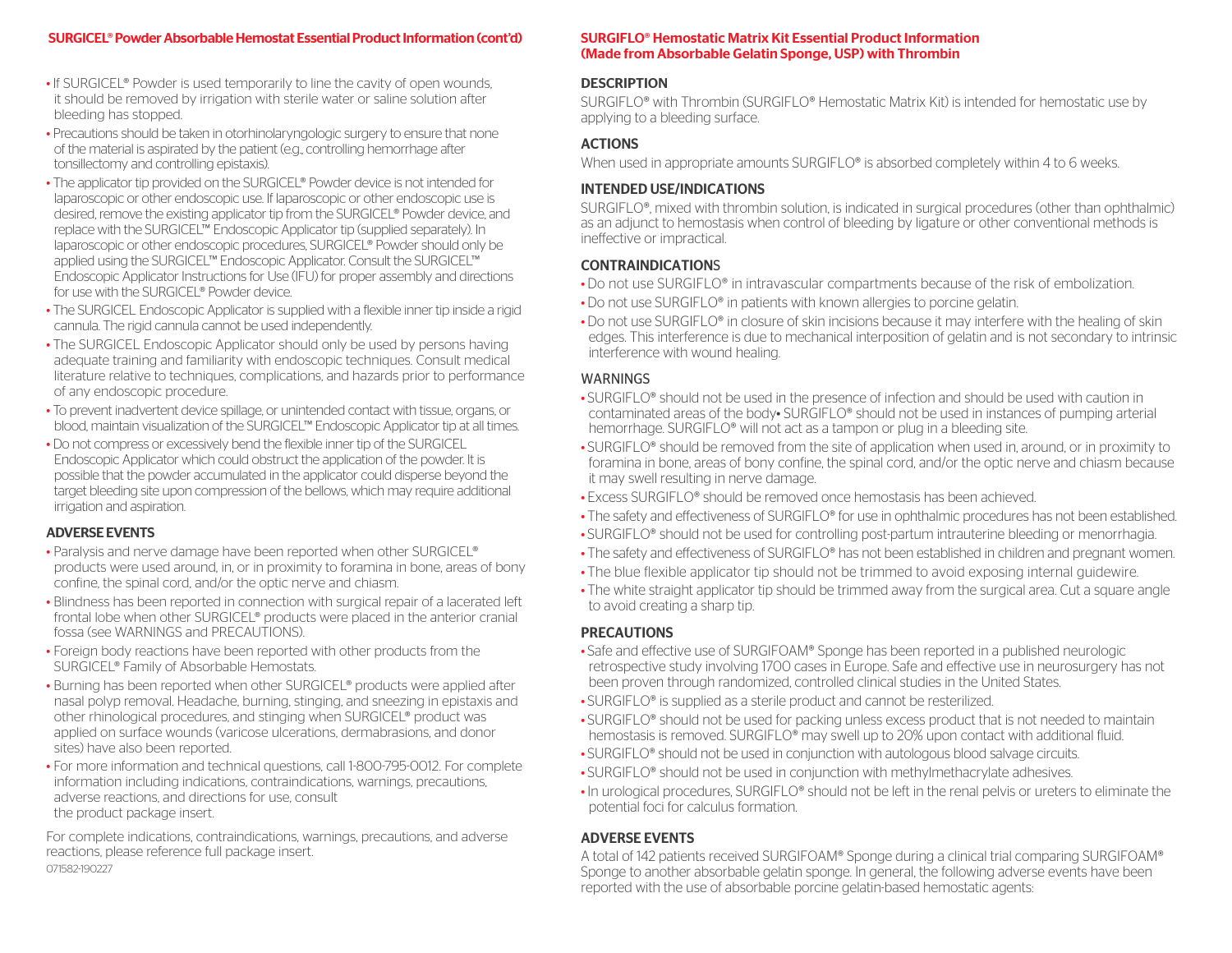#### SURGIFLO® Hemostatic Matrix Kit Essential Product Information (Made from Absorbable Gelatin Sponge, USP) with Thrombin (cont'd)

- Gelatin-based hemostatic agents may serve as a nidus for infection and abscess formation and have been reported to potentiate bacterial growth.
- Giant cell granulomas have been observed at implant sites when used in the brain.
- Compression of the brain and spinal cord resulting from the accumulation of sterile fluid have been observed.
- Multiple neurologic events were reported when absorbable gelatin-based hemostatic agents were used in laminectomy operations, including cauda equina syndrome, spinal stenosis, meningitis, arachnoiditis, headaches, paresthesias, pain, bladder and bowel dysfunction, and impotence.
- The use of absorbable gelatin-based hemostatic agents during the repair of dural defects associated with laminectomy and craniotomy operations, has been associated with fever, infection, leg paresthesias, neck and back pain, bladder and bowel incontinence, cauda equina syndrome, neurogenic bladder, impotence, and paresis.
- The use of absorbable gelatin-based hemostatic agents has been associated with paralysis, due to device migration into foramina in the bone around the spinal cord, and blindness, due to device migration in the orbit of the eye, during lobectomy, laminectomy, and repair of a frontal skull fracture and lacerated lobe.
- Foreign body reactions, "encapsulation" of fluid, and hematoma have been observed at implant sites.
- Excessive fibrosis and prolonged fixation of a tendon have been reported when absorbable gelatin-based sponges were used in severed tendon repair.
- Toxic shock syndrome was reported in association with the use of absorbable gelatin-based hemostats in nasal surgery.
- Fever, failure of absorption, and hearing loss have been observed when absorbable hemostatic agents were used during tympanoplasty.

## EVITHROM® Thrombin, Topical (Human) for Topical Use Only Lyophilized Powder for Solution

EVITHROM® is a topical thrombin indicated as an aid to hemostasis whenever oozing blood and minor bleeding from capillaries and small venules is accessible and control of bleeding by standard surgical techniques (such as suture, ligature or cautery) is ineffective or impractical.

EVITHROM® may be used in conjunction with an Absorbable Gelatin Sponge, USP.

## Important Safety Information

- For topical use only.
- Do not inject.
- Apply EVITHROM® on the surface of bleeding tissue only.
- The amount of EVITHROM® required depends upon the area of tissue to be treated and the method of application. In clinical studies, volumes up to 10 ml were used in conjunction with Absorbable Gelatin Sponge.
- Do not use for the treatment of severe or brisk arterial bleeding.
- Do not use in individuals known to have anaphylactic or severe systemic reaction to human blood products. Hypersensitivity reactions, including anaphylaxis, may occur.
- There is a potential risk of thrombosis if absorbed systemically.

#### SURGIFLO® Hemostatic Matrix Kit Essential Product Information (Made from Absorbable Gelatin Sponge, USP) with Thrombin (cont'd)

- May carry a risk of transmitting infectious agents such as viruses and theoretically, the Creutzfeldt-Jakob disease (CJD) agent, despite manufacturing steps designed to reduce the risk of viral transmission.
- The most common adverse reactions during clinical trial (reported in at least 2% of subjects treated with EVITHROM®) were prolonged activated partial thromboplastin time, increased INR, decreased lymphocyte count, prolonged prothrombin time and increased neutrophil count.
- None of the patients treated with EVITHROM developed antibodies to human thrombin or to human Factor V/Va. The clinical significance of these findings is unknown.

For complete indications, contraindications, warnings, precautions, and adverse reactions, please reference full package insert.

150669-200820

# VISTASEAL™ Fibrin Sealant (Human) IMPORTANT SAFETY INFORMATION

## INDICATION

VISTASEAL™ is indicated as an adjunct to hemostasis for mild to moderate bleeding in adults undergoing surgery when control of bleeding by standard surgical techniques (such as suture, ligature, and cautery) is ineffective or impractical. VISTASEAL is effective in heparinized patients.

## CONTRAINDICATIONS

Do not inject directly into the circulatory system.

Do not use for the treatment of severe or brisk arterial bleeding.

Do not use in patients with history of anaphylaxis or severe systemic reactions to human blood products. Do not use VISTASEAL for spraying unless the minimum recommended distance from the applicator tip to the bleeding site can be achieved.

## WARNINGS AND PRECAUTIONS

Thromboembolic events may occur if VISTASEAL is administered intravascularly.

Only spray VISTASEAL if it is possible to accurately judge the distance from the spray tip to the tissue surface.

Hypersensitivity reactions can occur.

May carry a risk of transmitting infectious agents, e.g., viruses, the variant Creutzfeldt-Jakob disease (vCJD) agent and, theoretically, the Creutzfeldt-Jakob disease (CJD) agent.

## ADVERSE REACTIONS

The most common adverse reactions (reported in >1% of clinical trial subjects) were nausea and procedural pain.

#### For complete indications, contraindications, warnings, precautions, and adverse reactions, please reference full package insert.

115517-190529